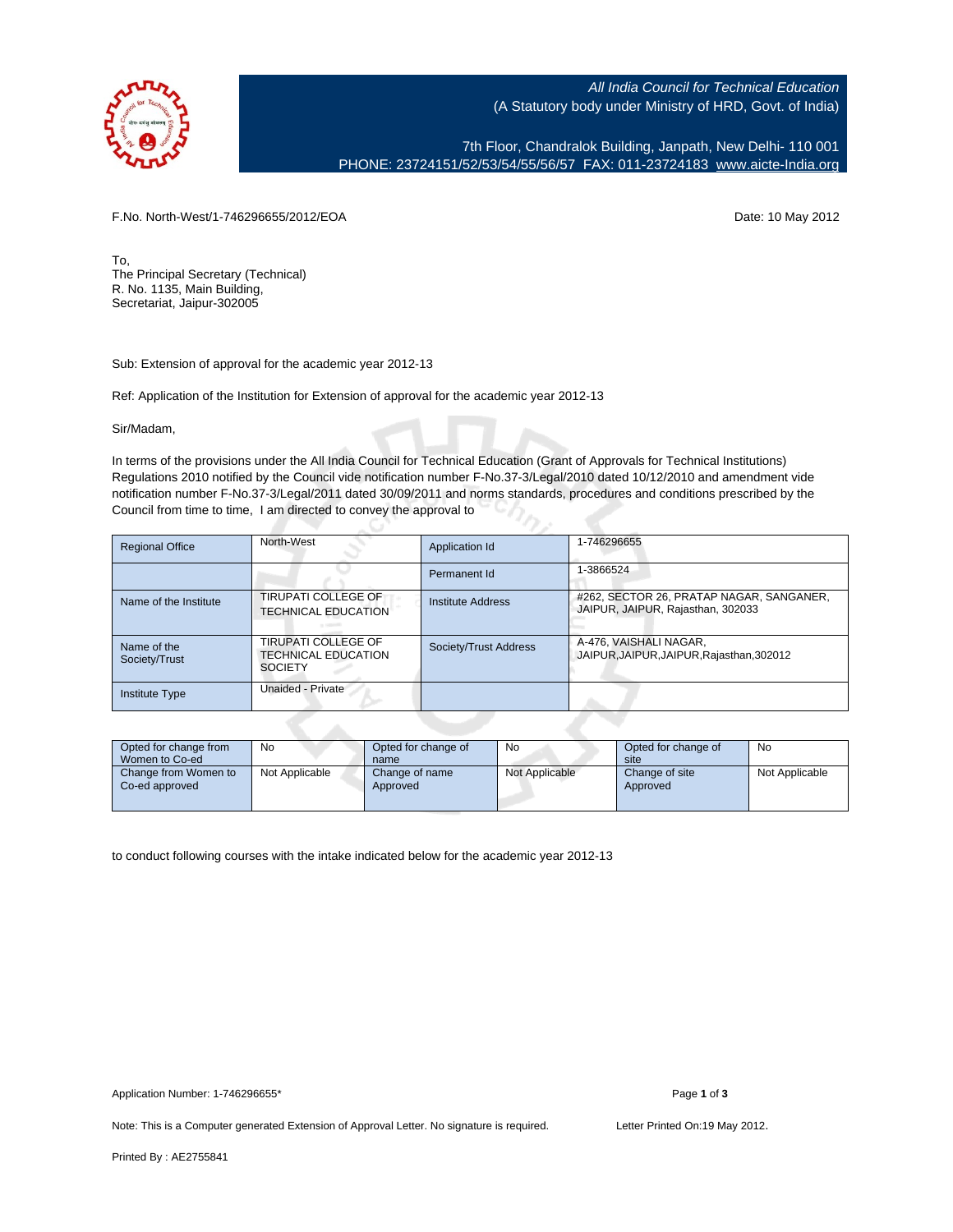

## All India Council for Technical Education (A Statutory body under Ministry of HRD, Govt. of India)

7th Floor, Chandralok Building, Janpath, New Delhi- 110 001 PHONE: 23724151/52/53/54/55/56/57 FAX: 011-23724183 [www.aicte-India.org](http://www.aicte-India.org)

| Application Id: 1-<br>746296655<br>Shi<br>Program<br>Lev<br>ft<br>el |                  | Cour<br>se<br>Time                             | Affiliating<br><b>Body</b>                                                                                     | $2011 - 12$      | Approved for                                  |        |                 | Foreign Collaboration |           |    |
|----------------------------------------------------------------------|------------------|------------------------------------------------|----------------------------------------------------------------------------------------------------------------|------------------|-----------------------------------------------|--------|-----------------|-----------------------|-----------|----|
|                                                                      |                  |                                                |                                                                                                                | Full/Part        |                                               | Intake | Intake<br>12-13 | $\overline{g}$        | PIO       |    |
| <b>MANAG</b><br><b>EMENT</b>                                         | 1st<br>Shi<br>ft | PO<br><b>ST</b><br><b>GR</b><br>AD<br>UA<br>TE | MAS<br><b>TER</b><br>S IN<br><b>BUSI</b><br><b>NES</b><br>S<br>ADM<br><b>INIS</b><br><b>TRA</b><br><b>TION</b> | <b>FULL TIME</b> | Rajasthan<br>Technical<br>University,<br>Kota | 120    | 120             | <b>No</b>             | <b>No</b> | No |

The above mentioned approval is subject to the condition that TIRUPATI COLLEGE OF TECHNICAL EDUCATION shall follow and adhere to the Regulations, guidelines and directions issued by AICTE from time to time and the undertaking / affidavit given by the institution along with the application submitted by the institution on portal.

In case of any differences in content in this Computer generated Extension of Approval Letter, the content/information as approved by the Executive Council / General Council as available on the record of AICTE shall be final and binding.

Strict compliance of Anti-Ragging Regulation:- Approval is subject to strict compliance of provisions made in AICTE Regulation notified vide F. No. 37-3/Legal/AICTE/2009 dated July 1, 2009 for Prevention and Prohibition of Ragging in Technical Institutions. In case Institution fails to take adequate steps to Prevent Ragging or fails to act in accordance with AICTE Regulation or fails to punish perpetrators or incidents of Ragging, it will be liable to take any action as defined under clause 9(4) of the said Regulation.

**(Dr. K P Isaac)**

Member Secretary, AICTE

Copy to:

- **1. The Regional Officer,** All India Council for Technical Education Plot No. 1310, Sector 42-B Chandigarh-160 036
- **2. The Director Of Technical Education,** Rajasthan
- **3. The Registrar,** Rajasthan Technical University, Kota
- **4. The Principal / Director,** TIRUPATI COLLEGE OF TECHNICAL EDUCATION #262, SECTOR 26, PRATAP NAGAR, SANGANER, JAIPUR,JAIPUR,

Application Number: 1-746296655\* Page 2 of 3

Note: This is a Computer generated Extension of Approval Letter. No signature is required. Letter Printed On:19 May 2012.